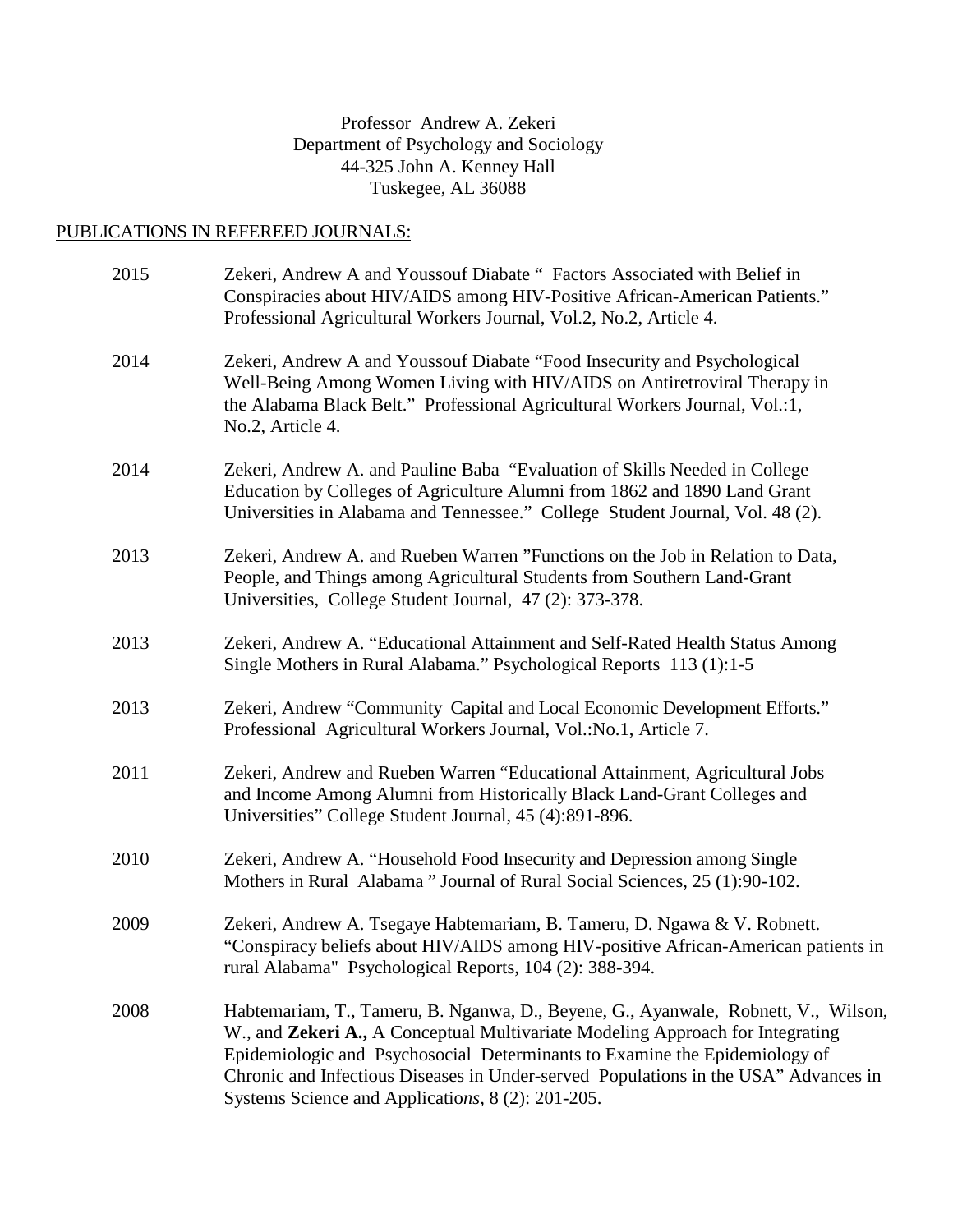#### PUBLICATIONS IN PEER REVIEWED PROCEEDINGS:

2014 Zekeri, Andrew A. and Rueben C. Warren "Economic Development Strategies in the Black Belt Counties of Alabama Impacted by Hurricane Katrina" Pp. 46-57 in N. Tackie, R. Zabawa, T. Hargrove, and W. Hill (eds.), Empowering Underserved Farmers and Rural Communities Through Effective Farm Bill Legislation, USDA Program Delivery, and New market Opportunities and Partnerships, Tuskegee, AL: Tuskegee University. 2014 Zekeri, Andrew A. "Food Insecurity Among the Elderly in Alabama's Black Belt" Pp. 21-28 in N. Tackie, R. Zabawa, T. Hargrove, and W. Hill (eds.), Empowering Underserved Farmers and Rural Communities Through Effective Farm Bill Legislation, USDA Program Delivery, and New market Opportunities and Partnerships, Tuskegee, AL: Tuskegee University. 2012 Zekeri, Andrew A. "The Inlfuence of Social Capital on Community Economic Development in the Gulf Counties of Alabama Impacted by Hurricane Katrina ." Pp. 75-85 in Tasha Hargrove, N. Tackie, Robert Zabawa, and W. Hill (eds.). Empowering Underserved Farmers and Rural Communities by Changing Legislation, USDA Eligibility Requirements, and Program Delivery. Tuskegee, AL: Tuskegee University. 2011 Zekeri, Andrew A. Earlene Vaughn, and Sharee Finley "Rebuilding Communities after Hurricane Katrina in the Gulf Counties of Alabama." Pp. 42-50 in R. Zabawa, T. Hargrove, N. Tackie and W. Hill (eds.). The Color of Wealth in the Green Economy: Best Practices, Programs and Policies. Tuskegee, AL: Tuskegee University. 2011 Zekeri, Andrew A. "Food Insecurity and Depressive Symptoms among HIV-Positive African American Single Mothers in Alabama's Black Belt." Pp. 82-86 in R. Zabawa, T. Hargrove, N. Tackie and W. Hill (eds.). The Color of Wealth in the Green Economy: Best Practices, Programs and Policies. Tuskegee, AL: Tuskegee University. 2010 Zekeri, Andrew A. "Community Action and Economic Development in Alabama's Forested Black Belt Areas." Pp. 90-100 in N.O. Tackie, R. Zabawa, N. Baharanyi, and W. Hill (eds.). Facing Global Crisis: Local Solutions to Energy, Food and Persistent Poverty. Tuskegee, AL: Tuskegee University. 2010 Zekeri, Andrew A. and Erlene Vaughn "Rebuilding Lives after Hurricane Katrina: The Experiences of Those Affected in Rural Alabama." Pp. 116-124 in N.O. Tackie, R. Zabawa, N. Baharanyi, and W. Hill (eds.). Facing Global Crisis: Local Solutions to Energy, Food and Persistent Poverty. Tuskegee, AL: Tuskegee University.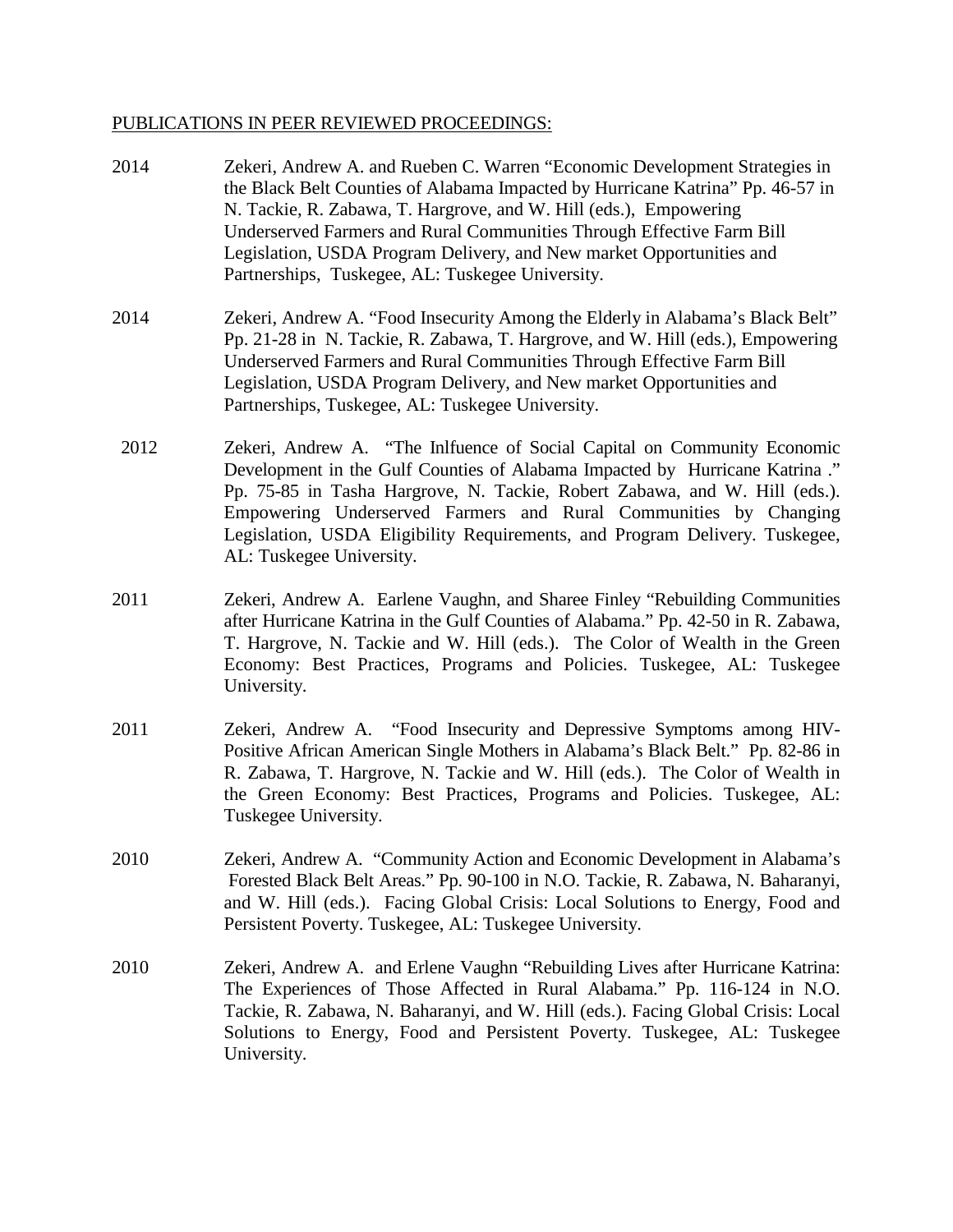| 2008                | Zekeri, Andrew. "Household Food Insecurity and Psychological Well-being<br>among Single Mothers in Alabama's Black Belt Counties." Pp.43-52. In N.O.<br>Tackie, R. Zabawa, N. Baharanyi, and W. Hill (eds.), Energy, Food and Fiber<br>Alternatives: Opportunities for Underserved Communities. Tuskegee, AL:<br>Tuskegee University.                                   |
|---------------------|-------------------------------------------------------------------------------------------------------------------------------------------------------------------------------------------------------------------------------------------------------------------------------------------------------------------------------------------------------------------------|
| 2008                | Zekeri, Andrew A and Youssouf Diabate "Women and Development Projects in<br>Sub-Saharan African Countries: Lessons from Kenya and Mali." Pp.69-74. In<br>N.O. Tackie, R. Zabawa, N. Baharanyi, and W. Hill (eds.), Energy, Food and<br>Fiber Alternatives: Opportunities for Underserved Communities. Tuskegee, AL:<br>Tuskegee University.                             |
| 2008                | Zekeri, Andrew A and Tom A. Miachi "The Strateguies for Sustainable Food<br>Production in Africa Over the Next Several Decades of the 21 <sup>st</sup> Century." Pp.42-<br>51. In N.O. Tackie, R. Zabawa, N. Baharanyi, and W. Hill (eds.), Meeting the<br>Challenges To Sustainable Growth and Development of Rural Communities.<br>Tuskegee, AL: Tuskegee University. |
| <b>BOOK CHAPTER</b> |                                                                                                                                                                                                                                                                                                                                                                         |
| 2012                | Zekeri, Andrew A. Zekeri, Andrew A. Tsegaye Habtemariam, B. Tameru, D.<br>Ngawa & V Dobnott "Congnizery beliefs shout HIV/AIDS among HIV positive                                                                                                                                                                                                                       |

 Ngawa & V. Robnett. "Conspiracy beliefs about HIV/AIDS among HIV-positive African-American patients in rural Alabama" Pp. 1-6 in Turner C. Lomand, Social Science Research: A Cross Section of Journal Articles for Discussion and Evaluation, Pyrczak Publishing, Glendale, CA.

#### BOOK

2015 Zekeri, Andrew A. Issues and Challenges of the American Rural South. Cognella Academic Publishing, Inc.

### PROFESSIONAL PRESENTATIONS AT NATIONAL AND INTERNATIONAL CONFERENCES

| 2015 | Zekeri, Andrew A. and Princess Osby. "Predictors of Depressive Symptoms"<br>Among Elderly Persons in Rural Albama." A paper presented at the Southern<br>Rural Sociological Association Annual Meeting, Atlanta, GA, January 31-<br>February 3, 2015.                  |
|------|------------------------------------------------------------------------------------------------------------------------------------------------------------------------------------------------------------------------------------------------------------------------|
| 2015 | Zekeri, Andrew A. "Factors Associated with Belief in Conspiracies about<br>HIV/AIDS Among HIV-Positive African Americans." A paper presented at the<br>46 <sup>th</sup> Annual Meeting of Alabama-Mississippi Sociological Association,<br>Montgomery, AL, Feb. 26-27. |
| 2015 | Zekeri, Andrew A. "Ferminization of HIV/AIDS among African Americans in the<br>Rural South." Paper presented at the 73 <sup>rd</sup> Annual Professional Agricultural<br>Workers conference, Tuskegee University, Tuskegee, AL, December 6-8.                          |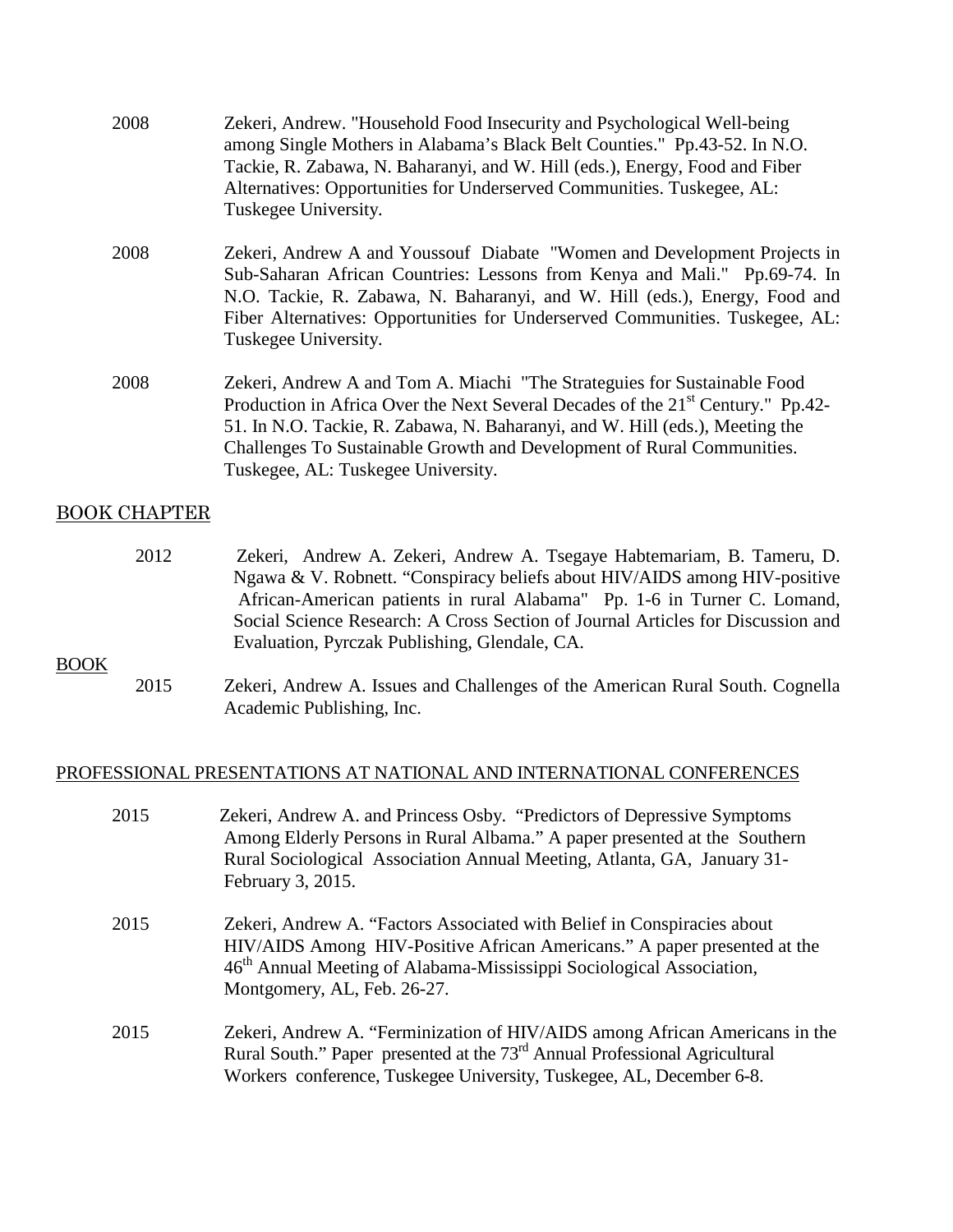| 2015 | Zekeri, Andrew A. and Cordelia N. Nnedu "Food Insecurity and Psychological<br>Factors among African American Women Living with HIV on Antiretroviral<br>Drugs in Rural Alabama." Paper presented at the 2015 National HIV Prevention<br>Conference, Atlanta, GA, December 6-9.                                                                   |
|------|--------------------------------------------------------------------------------------------------------------------------------------------------------------------------------------------------------------------------------------------------------------------------------------------------------------------------------------------------|
| 2014 | Zekeri, Andrew A. and Princess Osby "Factors Associated with Food Insecurity<br>among Elderly Persons in Rural Alabama and Tennessee. Paper presented at the<br>72nd Annual Professional Agricultural Workers Conference, Tuskegee University,<br>Tuskegee, AL, December 7-9.                                                                    |
| 2013 | Zekeri, Andrew A. "Social Stabilization in the Twenty-First Century: The Role<br>of Rural Communities ." A paper presented at the Southern Rural Sociological<br>Association Annual Meeting, Orlando, Florida, Feb. 2-5.                                                                                                                         |
| 2013 | Zekeri, Andrew A. and Robert Zabawa "Food Insecurity among Women Living<br>With HIV/AIDS in Alabama's Black Belt ." A paper presented at the 17 <sup>th</sup><br>Biennial Research `Symposium for The Association of 1890 Research Directors,<br>Inc. Jacksonville, Florida, April 7-10.                                                         |
| 2013 | Zekeri, Andrew A, Robert Zabawa, and Tasha Hargrove "Community Capital"<br>and Economic Development Efforts in Rural Alabama ." A paper presented at the<br>17 <sup>th</sup> Biennial Research Symposium for The Association of 1890 Research<br>Directors, Inc. Jacksonville, Florida, April 7-10.                                              |
| 2013 | Zekeri, Andrew. "A Sociological Overview of Alabama's Black Belt Counties."<br>A paper presented at the Symposium on Building Partnership to Enhance Health<br>and Health Care Delivery in Georgia and Alabama Black Belt counties, National<br>Center for Bioethics in Research and Health Care, Tuskegee University,<br>Tuskegee, AL, June 17. |
| 2013 | Zekeri, Andrew A. "The Role of Food Insecurity and Adherence to Treatment<br>among Women Living with HIV/AIDS in Rural Alabama" Paper presented at the<br>71 <sup>st</sup> Annual Professional Agricultural Workers Conference, Tuskegee University,<br>Tuskegee, AL, December 810.                                                              |
| 2012 | Zekeri, Andrew A. "Community Capital and Local Development Efforts after<br>Hurricane Katrina." A paper presented at the Southern Rural Sociological<br>Association Annual Meeting, Birmingham, AL Feb. 4-7.                                                                                                                                     |
| 2012 | Zekeri, Andrew A. "Household Food Insecurity is Associated with Poor Health<br>Among Single Mothers in Alabama's Black Belt Counties." A paper presented at<br>the Southern Rural Sociological Association Annual Meeting, Birmingham, AL<br>Feb. 4-7.                                                                                           |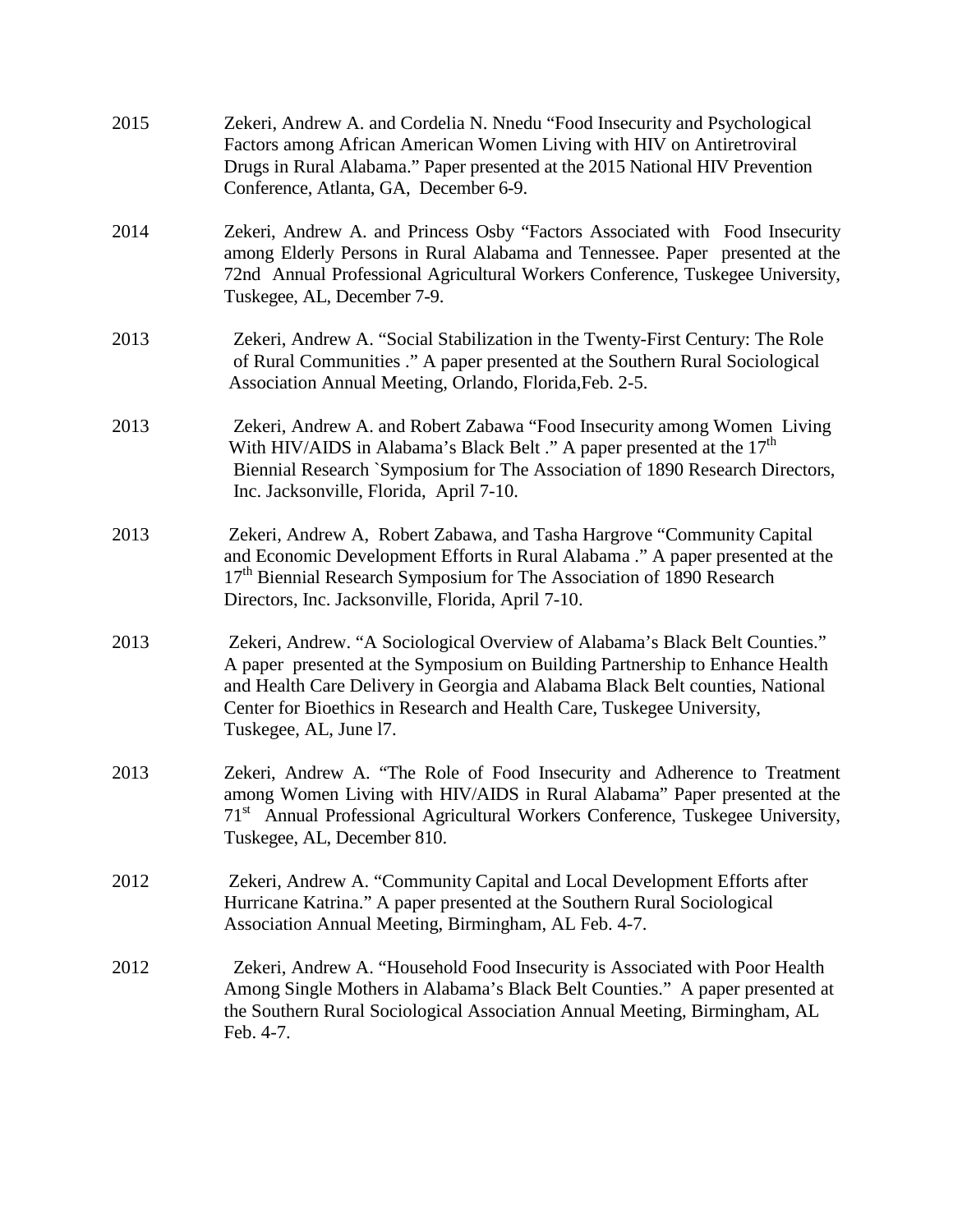| 2012 | Zekeri, Andrew A. and Rueben Warren "Depression among Food Insecure Poor,<br>Female-Headed Families in Rural Alabama." A paper presented at the Southern<br>Rural Sociological Association Annual Meeting, Birmingham, AL Feb. 4-7.                                                                                                                                                                   |
|------|-------------------------------------------------------------------------------------------------------------------------------------------------------------------------------------------------------------------------------------------------------------------------------------------------------------------------------------------------------------------------------------------------------|
| 2012 | Ayanwale, Lekan and Zekeri, Andrew A. "Persistent Poverty, Disproportionate<br>Health Impact and the Roles of Cooperative Extension Programs in Alabama<br>Black Belt Counties." A paper presented at the 89 <sup>th</sup> Annual Meeting of Meeting<br>of the Alabama Academy of Science, Inc., Tuskegee University, AL February<br>$22 - 24.$                                                       |
| 2012 | Zekeri, Andrew "Food Insecurity and Depressive Symptoms Among African<br>American Mothers Living with HIV/AIDS in Alabama's Black Belt Counties." A<br>paper presented at the 28 <sup>th</sup> Annual Scholarly Events and Research Symposium and<br>25 <sup>th</sup> Annual Mary Starke Harper Lecture Series, School of Nursing and Allied<br>health, Tuskegee University, Tuskegee, AL., March 30. |
| 2012 | Zekeri, Andrew A. "Community Capital and Economic Development Efforts." A<br>paper presented at the 70 <sup>th</sup> Annual Professional Agricultural Workers Conference,<br>Tuskegee University, Tuskegee, AL, December 2-4.                                                                                                                                                                         |
| 2012 | Zekeri, Andrew A. "Seven Years after Hurricane Katrina: Pyschological Well-Being<br>of African American Survivors in Alabama's Gulf coast." A paper presented at the<br>70 <sup>th</sup> Annual Professional Agricultural Workers Conference, Tuskegee University,<br>Tuskegee, AL, December 2-4.                                                                                                     |
| 2011 | Zekeri, Andrew A. "Food Insecurity among minority women living with<br>HIV/AIDS in Alabama's Black Belt" A paper presented at the 42 <sup>nd</sup> Annual<br>Meeting of the Alabama-Mississippi Sociological Association, Troy University<br>Montgomery Campus, February 17-18.                                                                                                                       |
| 2011 | Zekeri, Andrew A. and Reuben Warren. "Depressive Symptoms, Low-<br>Income, and Participating in Food Stamp Program Are Associated with Food<br>Insecurity among Women Living with HIV/AIDS in Rural Alabama." A paper<br>presented at the Southern Rural Sociological Association Annual Meeting, Corpus<br>Christi, Texas, Feb. 6-8.                                                                 |
| 2011 | Zekeri, Andrew A. and Reuben Warren. "Coping with Hurricane Katrina:<br>Psychological Resilience among Africa American Families in Rural Alabama A<br>paper presented at the Southern Rural Sociological Association Annual Meeting,<br>Corpus Christi, Texas, Feb. 6-8.                                                                                                                              |
| 2011 | Zekeri, Andrew A. and Reuben Warren, Tsegaye Habtemariam, Berhanu Tameru,<br>David Nganwa, Gemechu B. Gerbi, and Vinaida Robnett, "Perceived Causes of<br>High HIV Infection Rates in Black Communities among Women Living with<br>HIV/AIDS in the Deep South." A paper presented at the Southern Rural<br>Sociological Association Annual Meeting, Corpus Christi, Texas, Feb. 6-8.                  |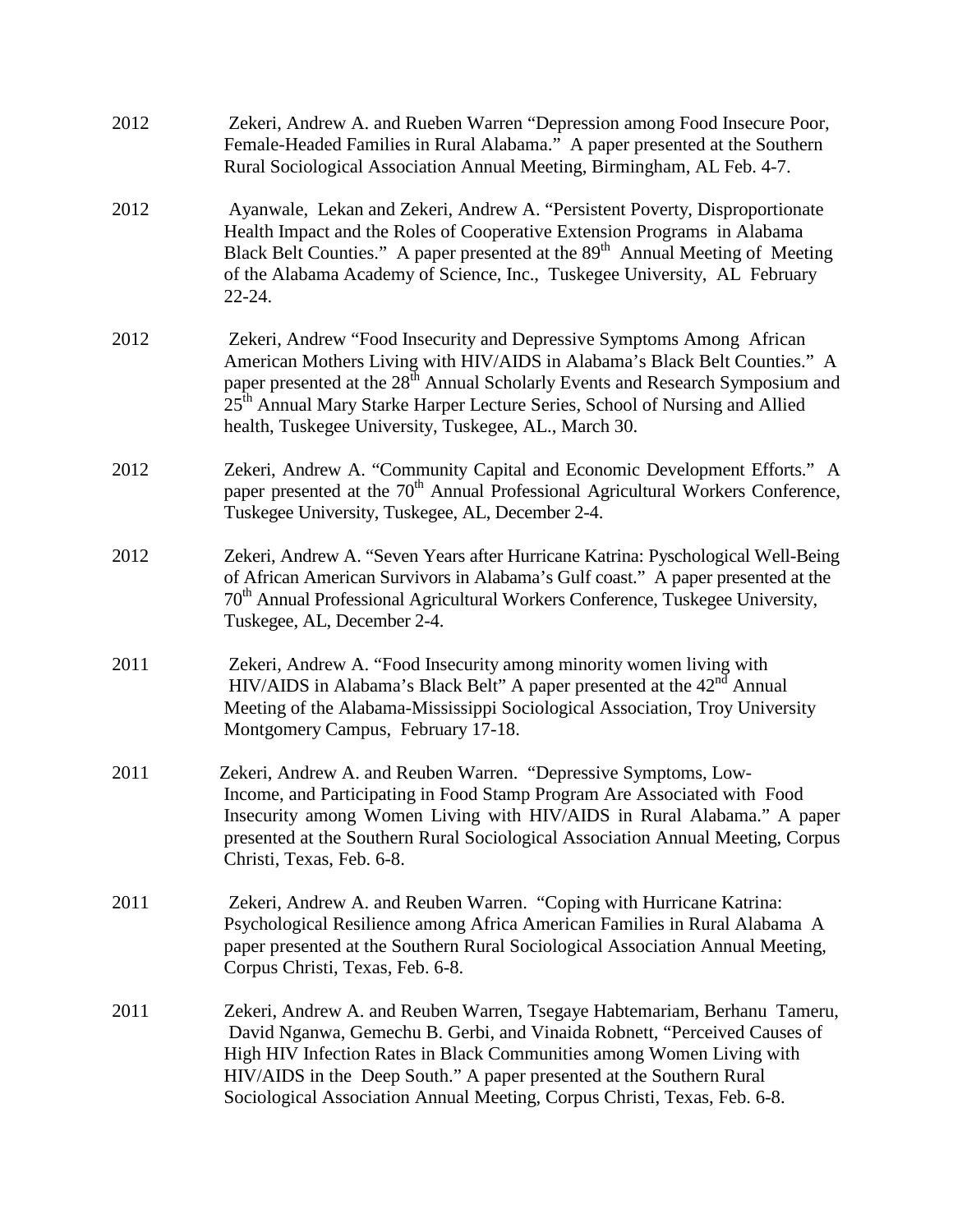| 2011 | Zekeri, Andrew A. and Rueben Warren. "Food Insecurity among HIV-Infected<br>Women on Antiretroviral Treatment in Alabama's Black Belt." A paper presented<br>at the 139 <sup>th</sup> Annual Meeting of American Public Health Association, Washington,<br>D.C., Oct 29-Nov 2.                                                                                  |
|------|-----------------------------------------------------------------------------------------------------------------------------------------------------------------------------------------------------------------------------------------------------------------------------------------------------------------------------------------------------------------|
| 2011 | Zekeri, Andrew A. and Reuben Warren. "The Determinants of Food Insecurity<br>among the Elderly in Alabama's Black Belt." A paper presented at the at the 69 <sup>th</sup><br>Annual Professional Agricultural Workers Conference, The Kellog Conference<br>Center, Tuskegee University, Tuskegee, AL, December 4-6.                                             |
| 2011 | Zekeri, Andrew A. "Six Years Later: The Influence of Community Capital Toward<br>a Community's Capacity to Respond to Economic Development Following<br>Hurricane Katrina." A paper presented at the 69 <sup>th</sup> Annual Professional Agricultural<br>Workers Conference, The Kellog Conference Center, Tuskegee University,<br>Tuskegee, AL, December 4-6. |
| 2010 | Zekeri, Andrew A. "The Influence of Social Capital on Community Economic<br>Development in the Gulf Counties of Alabama Impacted by Hurricane Katrina." A<br>paper presented at the 68 <sup>th</sup> Annual Professional Agricultural Workers Conference,<br>The Kellog Conference Center, Tuskegee University, Tuskegee, AL, December 4-6.                     |
| 2010 | Zekeri, Andrew and Reuben Warren. "Conspiracy Beliefs about the Origin of<br>HIV/AIDS among African Americans and Whites with HIV/AIDS in Alabama<br>Black Belt." A paper presented at the 138 <sup>th</sup> Annual Meeting of the American<br>Public Health Association, Denver, Colorado, November 6-10.                                                      |
| 2010 | Zekeri, Andrew A. "Three Years After Hurricane Katrina: Community Economic<br>Development Strategies in Alabama Gulf Coast." A paper presented at 105 <sup>th</sup><br>Annual Meeting of the America Sociological Association, Atlanta, Georgia,<br>August 14-17.                                                                                               |
| 2010 | Zekeri, Andrew A. "Three Years After Hurricane Katrina: Community Economic<br>Development Strategies in Alabama Gulf Coast." A paper presented at 105 <sup>th</sup><br>Annual Meeting of the America Sociological Association, Atlanta, Georgia,<br>August 14-17.                                                                                               |
| 2010 | Zekeri, Andrew A. and Reuben. "African American Mothers Living with<br>HIV/AIDS in Alabama's Black Belt: HIV/AIDS Conspiracy Theories and Food<br>Insecurity." A paper presented at the Southern Rural Sociological Annual<br>Meeting, Orlando, Florida, February 6-9.                                                                                          |
| 2010 | Zekeri, Andrew A. and Reuben. "Three Years Later: Experiences of Families<br>Affected by Hurricane Katrina in Alabama Gulf Coast Counties." A paper<br>presented at the Southern Rural Sociological Annual Meeting, Orlando, Florida,<br>February 6-9.                                                                                                          |